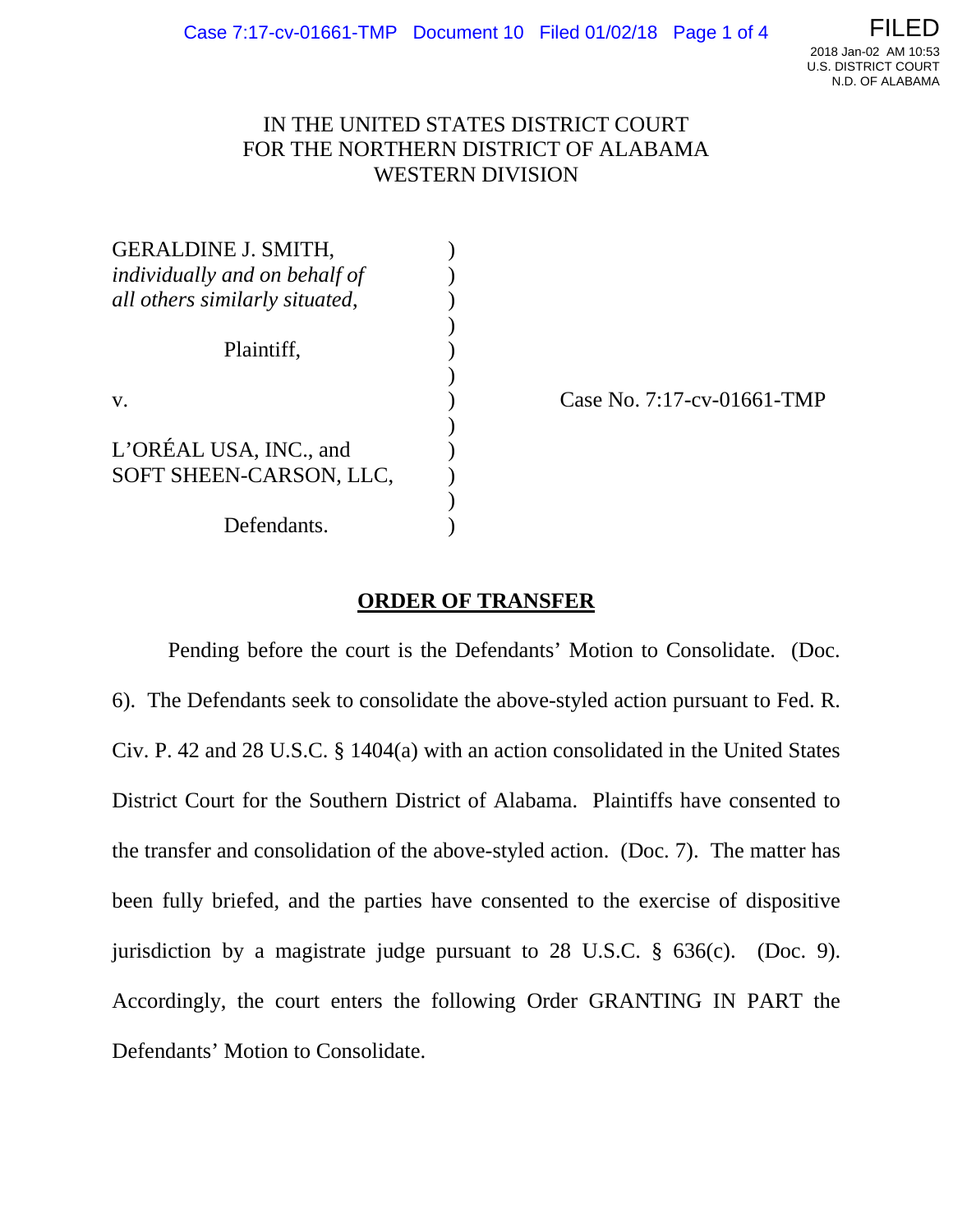Under § 1404(a), "[f]or the convenience of parties and witnesses, in the interest of justice, a district court may transfer any civil action to any other district or division where it might have been brought or to any district or division to which all parties have consented." Generally, "the district court has discretion to grant or deny a motion to transfer under section 1404(a)." In re Ricoh Corp., 870 F.2d 570, 573 n.5 (11th Cir. 1989). "The analysis under § 1404(a) requires a balancing of practical considerations, which centers on convenience of the parties and witnesses, with the interest of justice, which focuses on fairness and efficiency." A.J. Taft Coal Co., Inc., v. Barnhart, 291 F. Supp. 2d 1290, 1309 (N.D. Ala. 2003).

The court "find[s] that the balance of factors clearly weighs in favor of transfer." Id. at 1310 (citing Robinson v. Giarmarco & Bill, P.C., 74 F.3d 253, 260 (11th Cir. 1996)). The convenience prong is satisfied because the parties will be able to save costs by conducting one round of discovery and undergoing one trial in the Southern District of Alabama, assuming the actions are subsequently consolidated, instead of conducting discovery in two actions and potentially having two trials with different results. Additionally, because both this action and the action consolidated in the Southern District of Alabama "are still in their infant pleading stages" (doc. 6-1, p. 6 n.2), judicial efficiency will not be hampered by transferring this matter to the Southern District of Alabama in the interests of justice. Furthermore, the parties have consented to the transfer of the above-styled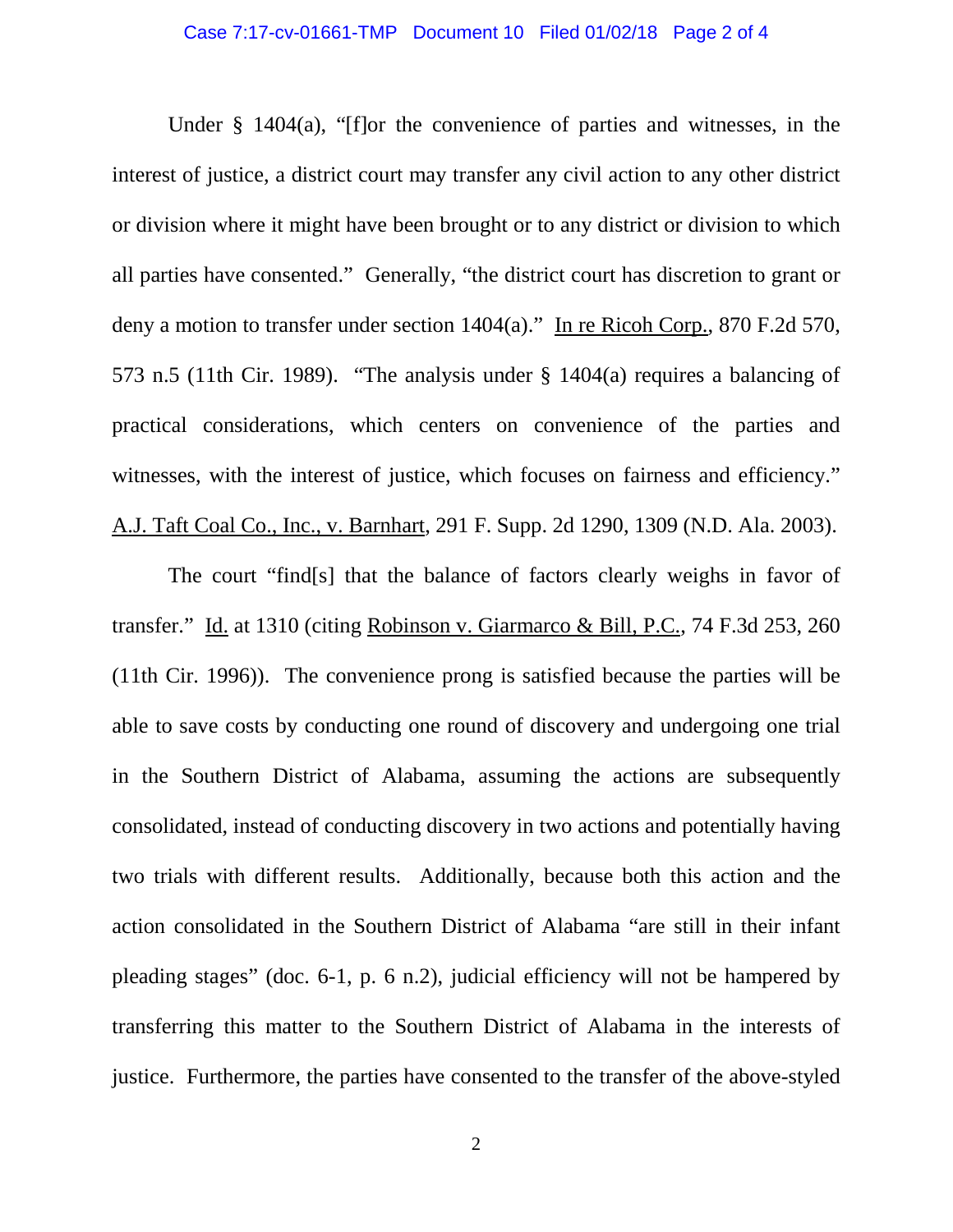## Case 7:17-cv-01661-TMP Document 10 Filed 01/02/18 Page 3 of 4

action to the Southern District of Alabama. See  $\S$  1404(a) ("a district court may transfer any civil action  $\dots$  to any district  $\dots$  which all parties have consented").<sup>[1](#page-2-0)</sup>

The Defendants' Motion to Consolidate is GRANTED IN PART, and it is ORDERED that the above-styled action hereby is TRANSFERRED, pursuant to 28 U.S.C. § 1404(a), to the United States District Court for the Southern District of Alabama. The court declines to rule on the consolidation request and leaves that decision to the Southern District of Alabama because this court does not have jurisdiction over the action pending and consolidated in the Southern District of Alabama.

<span id="page-2-0"></span>The second clause of  $\S$  1404(a) clearly allows the parties to consent to a venue that may not have been proper under 28 U.S.C. § 1391(b). In the above-styled action, the Southern District of Alabama would not have been a proper forum because "a substantial part of the events . . . giving rise to the claim [in the above-styled action] occurred" in the Northern District of Alabama, which is where the named plaintiff in the complaint resides and used the allegedly defective product. See  $\S$  1391(b)(2). It is not clear from the complaint, which names only one plaintiff, that "a substantial part of the events . . . giving rise to the claim" occurred in any other judicial district. The court cannot assume that "a substantial part of the events . . . giving rise to the claim" occurred in the Southern District of Alabama just because the named-plaintiff intends to represent a class of unnamed and unidentified plaintiffs at this stage. Because  $\S$  1391(b)(2) applies to the above-styled action,  $\S$  1391(b)(3) is inapplicable and could not have served as a proper basis for venue. See PNC Bank, Nat'l Ass'n v. Westcoop Mfg., Inc., No. 2:17-cv-1786- RDP, 2017 WL 6406521, at \*1 n.1 (N.D. Ala. Dec. 15, 2017) ("[V]enue is appropriate in this district under § 1391(b)(3) because Plaintiff cannot ascertain an appropriate venue under § 1391(b)(1) or § 1391(b)(2)."). However, because the parties have consented to its jurisdiction, the Southern District of Alabama is a proper transferee court under § 1404(a).